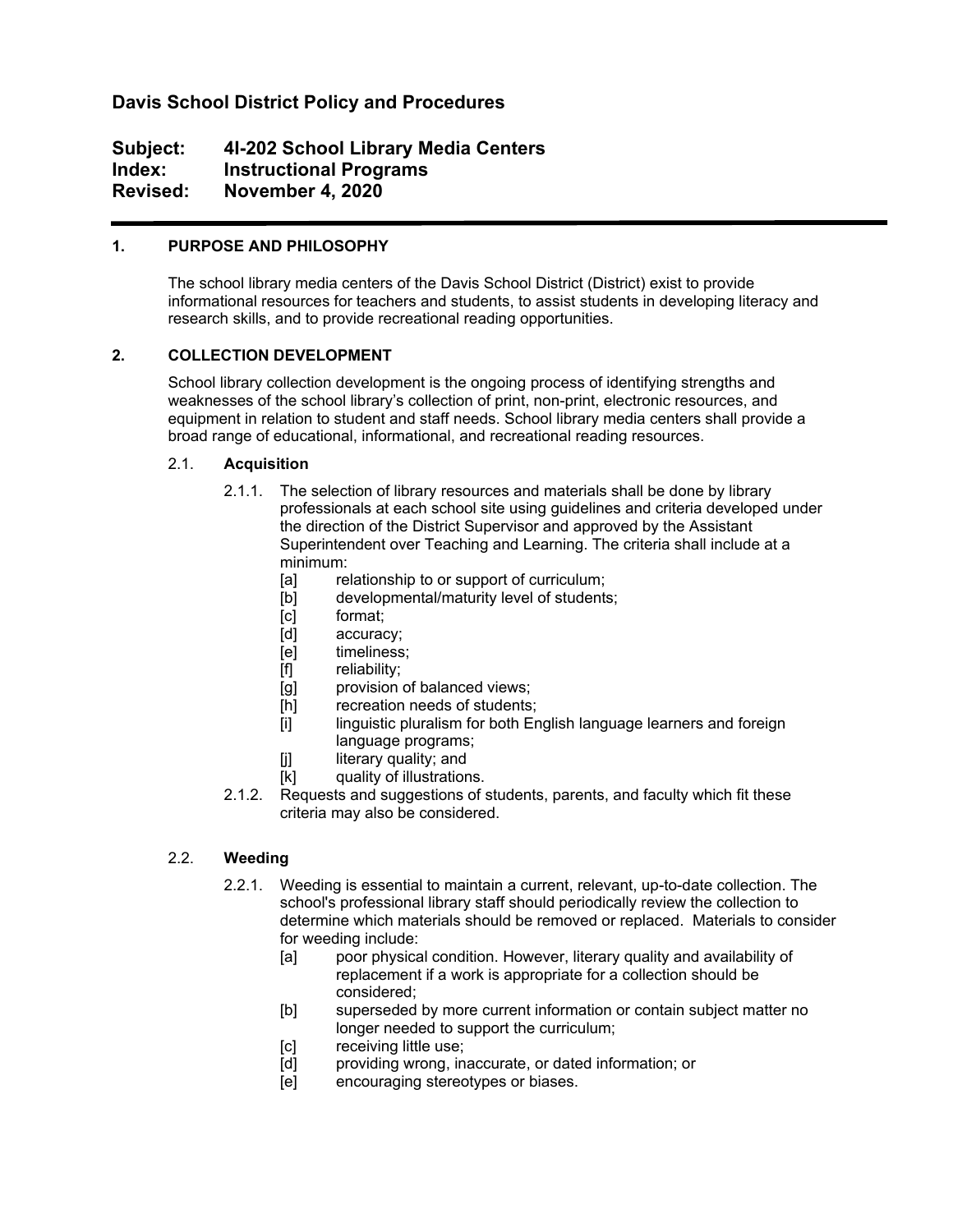2.2.2. Under the direction of the District Supervisor, procedures shall be established for weeding of each school's library collection.

#### 2.3. **Donations**

Organizations and individuals frequently express an interest in donating books and other resources to the District's school library media centers. Donation of a book or material does not guarantee the book or material will be placed in a District library media center. Professional library staff must review potential library media center donations using the criteria for selection of purchased material. Under the direction of the District Supervisor, additional criteria may be established for consideration of donated materials.

Although a donation may be made directly to an individual school, if the donor wishes to receive a receipt documenting the donation, the donation must be made through the Davis Education Foundation (Foundation). In donating through the Foundation, the donor may identify the specific school or schools the donor wishes to receive the materials.

#### 2.4. **Inventory of Library Collection**

The school's library professional is responsible to maintain a regular inventory of library materials and equipment. A formal inventory shall be conducted annually to assess the library collection and help with selection and acquisition of materials and equipment. Under the direction of the District Supervisor, procedures shall be established for inventorying each school's library collection.

## **3. PARENTAL RESTRICTION OF INDIVIDUAL STUDENT ACCESS**

The District recognizes the right of parents under state law and District Policy *11IR-107 Recognizing Constitutional Freedoms in Public Schools*, to restrict their child's access to materials the parent deems inappropriate. However, no parent has the right to make that decision on behalf of other students. A parent desiring to restrict their own child's access to specific library books or materials shall submit the request in writing to the library professional at the school the child is attending. If the material is a required part of classroom curriculum activities, the parent must follow the procedures for waiver contained in *11IR-107 Section 14*.

## **4. CHALLENGED LIBRARY MATERIAL PROCEDURES**

A parent desiring action beyond restricting their own child's access to a particular book or material contained in the library media center of the school his/her child attends may challenge the placement of the item through the Challenge of Library Media Materials process. This process shall not apply to primary instructional materials used by a classroom teacher.

- 4.1. School Level Challenge
	- 4.1.1. The parent must submit a completed School Level Challenge of Library Media Materials Form (Form) to the school's library media professional.
	- 4.1.2. Upon receipt of the completed Form, the library professional will notify the District Supervisor of the request and call a meeting of the Collection Evaluation Committee ("School Committee") to introduce the request.
	- 4.1.3. The material in question will remain in use during the challenge process.
	- 4.1.4. The school library professional will provide the School Committee members access to the challenged material as well as public written reviews of the material from professional review sources. The School Committee members will be assigned to read, view, or listen to the material in its entirety as well as the reviews.
	- 4.1.5. After being afforded time to review the material and reviews, the School Committee will reconvene, at which time the parent has the option to meet with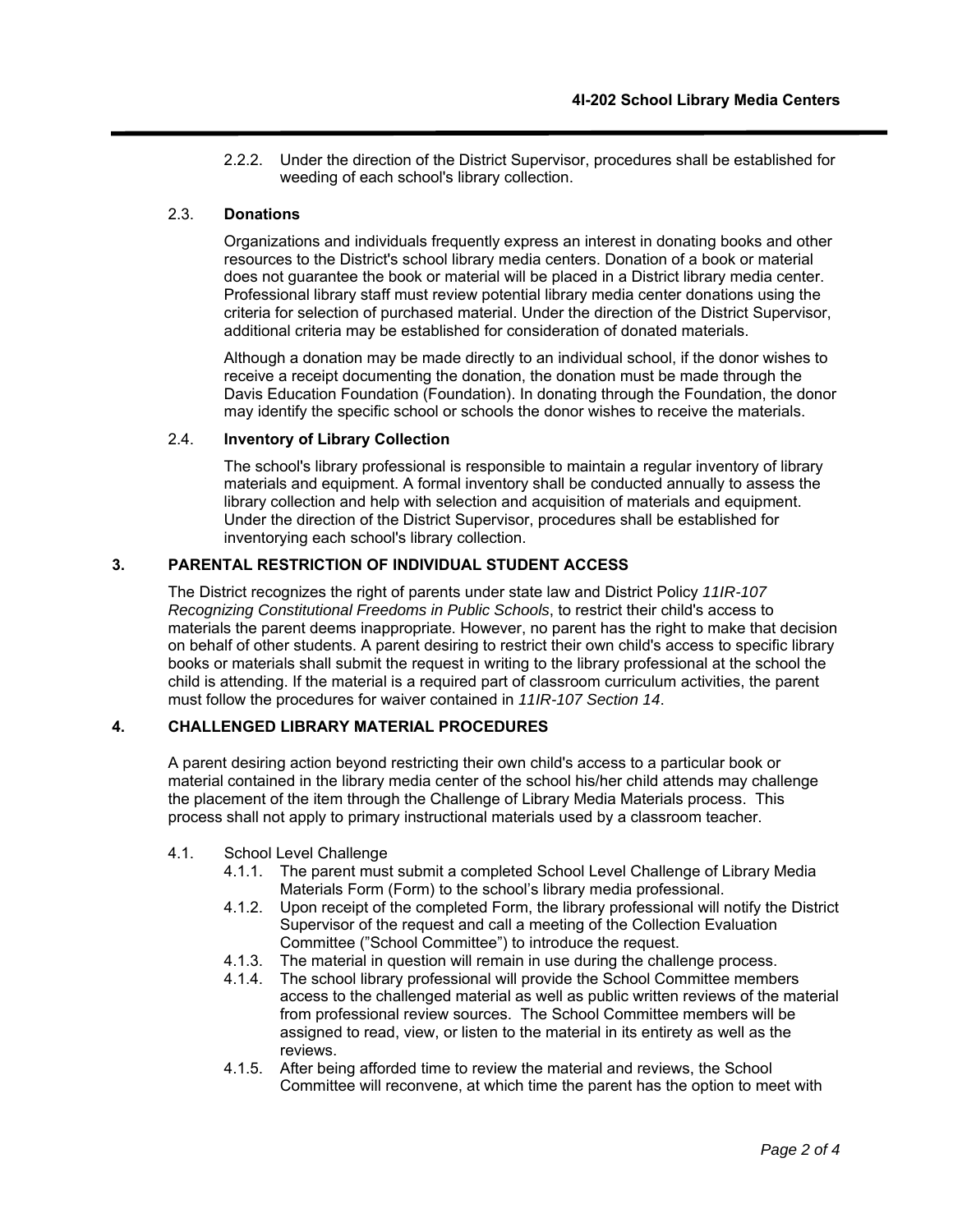the School Committee to present his/her views. The School Committee will then dismiss the parent.

- 4.1.6. The School Committee will deliberate the issues and reach a decision. A decision is made by a majority vote. The School Committee will decide whether to retain the material in the library media center, relocate the material within the library media center, or remove the materials from the library media center.
- 4.1.7. The parent will be notified of the School Committee's decision in writing within a reasonable time period.
- 4.1.8. The same material cannot be challenged at the particular school for at least three (3) years.
- 4.2. District Level Challenge Appeal

If the parent is not satisfied with the decision of the School Committee, he/she may appeal the decision through the District Level Challenge Appeal process.

- 4.2.1. The parent shall submit a written District Level Challenge Appeal along with a copy of the original Form within ten (10) school days of receiving the decision of the School Committee.
- 4.2.2. The material in question will continue to be used as determined by the School Committee during the District Level Challenge Appeal process.
- 4.2.3. The District Supervisor will convene the District Appeal Committee ("District Committee") and provide them with access to the challenged material as well as public written reviews of the material from professional review sources.
- 4.2.4. The District Committee members will read, view, or listen to the material in its entirety as well as the reviews.
- 4.2.5. After being afforded time to review the material, the District Committee will reconvene, at which time, the parent will be given the option to meet with the District Committee to present his/her views. The District Committee will then dismiss the parent.
- 4.2.6. The District Committee will deliberate the issues and reach a decision. A decision is made by a majority vote. The District Committee will decide whether to retain the material in the library media center, relocate the material within the library media center, or remove the material from the library. This decision will only apply to the library media center from which the challenge originated.
- 4.2.7. The parent, the library professional, and the school principal from the school where the challenge originated, will be notified of the District Committee's decision in writing within a reasonable timeframe. This response shall serve as the final administrative action in the matter.

### **5. SCHOOL LEVEL GUIDELINES**

The library media professional at each school library shall establish written guidelines for the operation of the school library media center. The District Supervisor may develop model guidelines. The District Supervisor and the school principal shall be responsible to approve individual school library media center guidelines. At a minimum, the guidelines shall include:

- 5.1. procedures and timelines for circulation of materials;
- 5.2. scheduling of library media center;
- 5.3. fines and replacement of lost or damaged materials;
- 5.4. computer access; and
- 5.5. rules and expectations for student behavior.